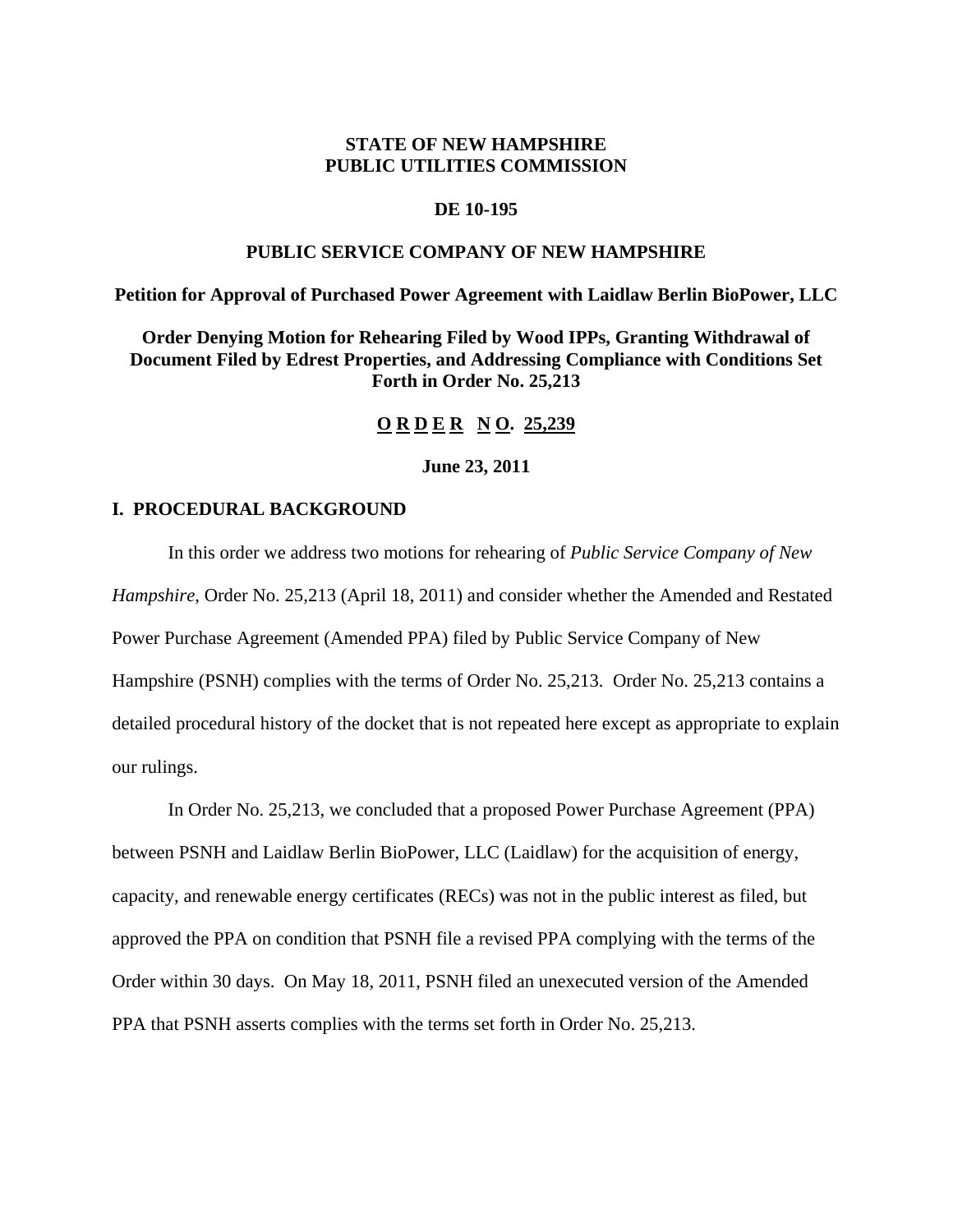On May 17, 2011, Bridgewater Power Company, L.P., Pinetree Power, Inc., Pinetree Power-Tamworth, Inc., Springfield Power LLC, Whitefield Power & Light Company, and Indeck Energy - Alexandria, LLC (collectively the Wood IPPs) filed a motion for rehearing.<sup>1</sup> The motion for rehearing was timely filed pursuant to RSA 541:3 and N.H. Code Admin. Rules Puc 203.33. PSNH and the City of Berlin filed objections to the motion for rehearing on May 24, 2011.

Intervenor Edrest Properties, LLC (Edrest) also filed a motion for rehearing, on May 18, 2011, and on May 27, 2011 asked the Commission to withdraw the motion. On June 6, 2011, the Office of Consumer Advocate (OCA) filed a letter setting forth several concerns in connection with the Amended PPA. On June 6, 2011, PSNH responded to the concerns raised by the OCA. Pursuant to RSA 541:5, the commission issued a secretarial letter on May 25, 2011 suspending Order No. 25,213 pending a decision on the motion for rehearing and determination of compliance of the Amended PPA with the terms set forth in such order.

### **II. WOOD IPPS**

1

#### **A. Motion for Rehearing**

The Wood IPPs request that the Commission rehear Order No. 25,213 and issue an order consistent with the arguments raised in their motion and applicable to any compliance filing made in this docket. Motion for Rehearing at 22. Among other things, Order No. 25,213 included our ruling on the Wood IPPs' motion for rehearing of Order No. 25,192 (January 14,

 $<sup>1</sup>$  Also on May 17, 2011, the Wood IPPs filed with the Commission a copy of the RSA 541:6 notice of appeal they</sup> filed with the New Hampshire Supreme Court. The legal issues raised in the notice of appeal are among the issues raised in the Wood IPPs' motion for rehearing. We conclude that the Wood IPPs decision to file the notice of appeal does not foreclose us from acting on their motion for rehearing.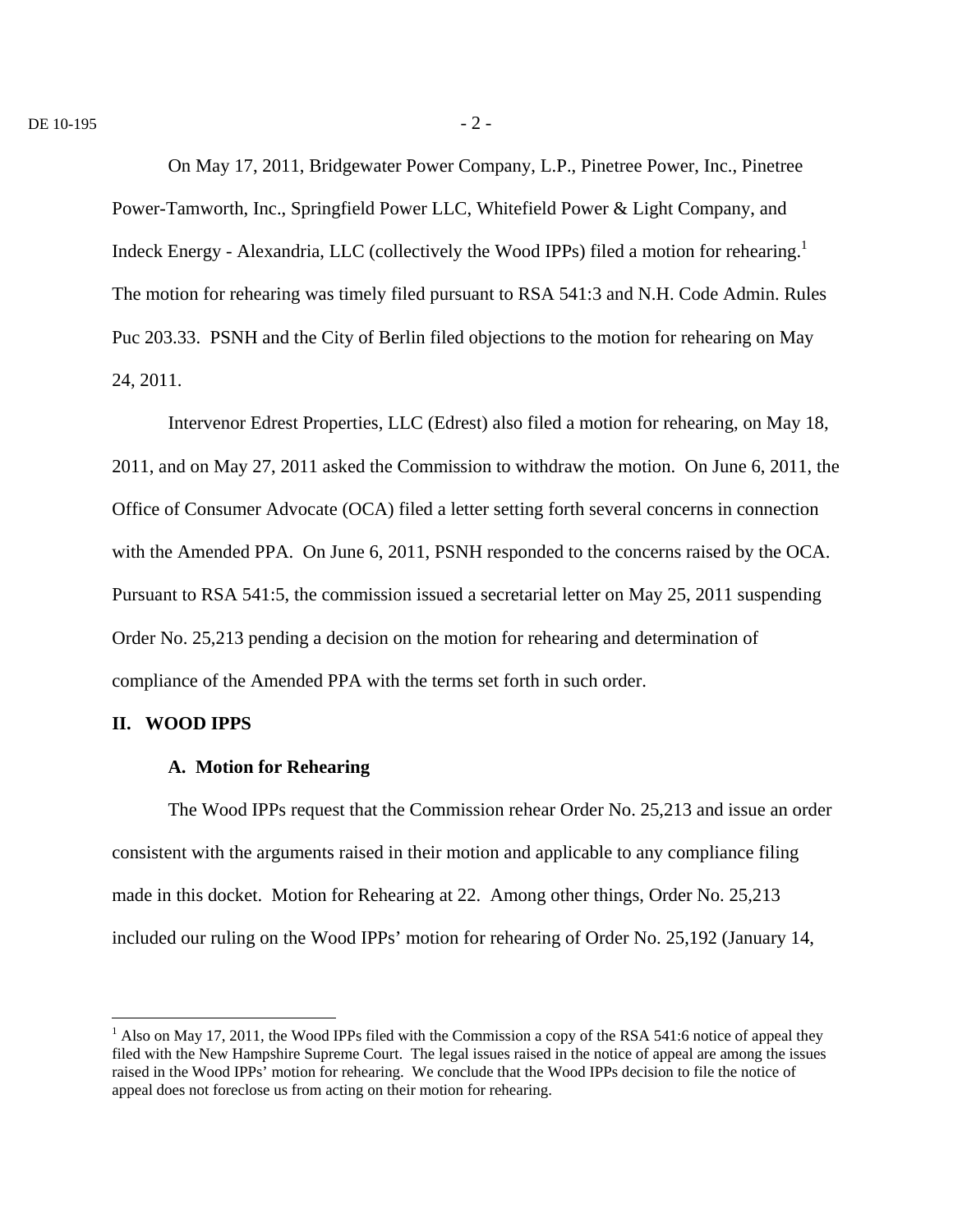$\overline{a}$ 

2011), in which we denied a motion to dismiss filed by the Wood IPPs on December 15, 2010, and addressed the Wood IPPs' arguments made in their closing statement. $2$ 

The Wood IPPs make two major arguments, each with several subparts. First, they argue that Order No. 25,213 is unlawful, unjust and unreasonable because it incorrectly determines that the REC purchase obligation extends past 2025, authorizes PSNH to enter into a REC purchase agreement whose terms extend beyond 2025, and allows PSNH to recover from ratepayers the cost of RECs acquired after 2025. *Id.* at 2. They maintain that a plain reading of RSA 362-F:3 demonstrates that, absent further legislative action, the REC purchase obligation ends in 2025. *Id.* at 3. They contend that the Commission erred in reviewing legislative history to hold that a REC purchase obligation exists beyond 2025. Even so, they argue that legislative history demonstrates that the REC purchase obligation ends in 2025. *Id.* at 4.

The legislative history they identify in support of their contention is a provision in Senate Bill 314 filed in the 2006 legislative session. Senate Bill 314 proposed a renewable portfolio standard (RPS) for the state; it contained a table that expressly provided a yearly REC purchase obligation for years through 2013 and a "thereafter" obligation for the years following 2013. Senate Bill 314 was voted inexpedient to legislate in the House of Representatives; the following year, however, new legislation to create an RPS for the state, House Bill 873, became law, codified at RSA Ch. 362-F. The statutory language did not contain the word "thereafter". According to the Wood IPPs, the absence of language creating an RPS program of indefinite duration was purposeful and differentiates the New Hampshire RPS program from the RPS programs of other states. *Id.* at 7. The Wood IPPs further maintain that the Commission's rules

 $2^2$  The Wood IPPs' first motion for rehearing and their closing statement were both filed with the Commission on February 14, 2011.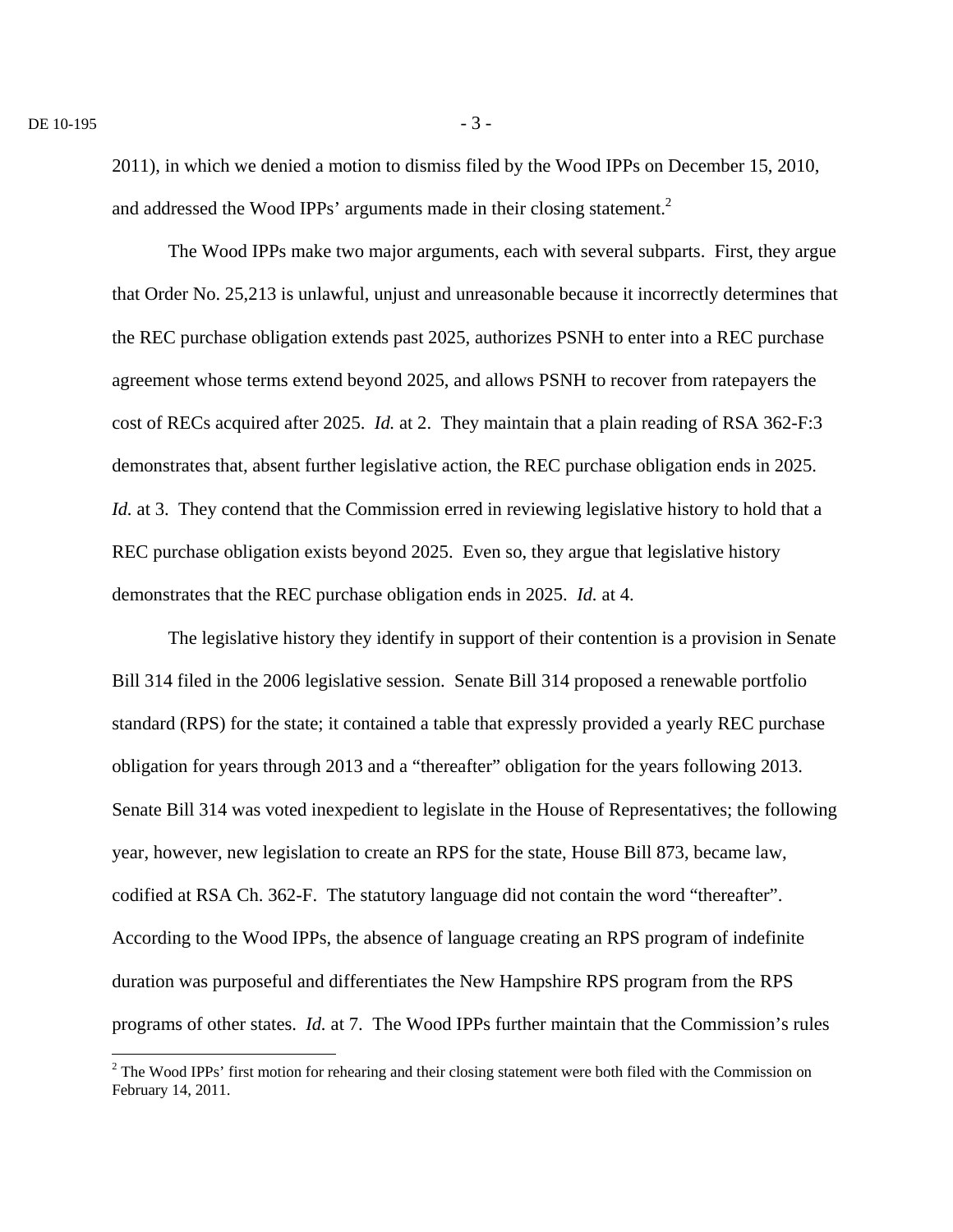implementing RSA 362-F, Puc Ch. 2500, sets forth REC purchase requirements only for the years 2008 through 2025. *Id.* at 9. In the Wood IPPs' view, Order No. 25,213 erred by, in effect, adding words to the statute that the drafters specifically removed.

The Wood IPPs further assert that an end of the REC purchase obligation in 2025 harmonizes with the remainder of the statute and does not result in an absurd or unjust result. *Id.* at 11. Citing *Public Service Company of New Hampshire*, Order No. 24,945 (Feb. 27, 2009), the Wood IPPs argue that the reason for Commission approval of multi-year agreements under RSA 362-F:9 is to allow the petitioning electric distribution utility to recover the prudently incurred costs of such agreements. The Wood IPPs maintain that application of the plain meaning of RSA 362-F:3 and 362-F:9, I would prohibit the Commission only from pre-approving for rate recovery multi-year agreements that exceed the extent of the compliance requirements set forth in RSA 362-F:3, meaning that distribution utilities would have to demonstrate the prudence of such speculative purchases after the fact, such as in PSNH's energy service rate proceedings. According to the Wood IPPs, a distribution utility, like any other retail provider of electricity subject to the statutory REC purchase obligation, must bear the risk of recovering the costs of REC purchases that exceed the statutory RPS compliance requirements. *Id.* at 12.

In addition, the Wood IPPs contend that applying RSA 362-F:3 as written does not require the Commission to place a "temporal restriction on multi-year agreements not stated [in RSA 362-F:9, I]," *see* Order No. 25,213 at 74-75. They emphasize that the restriction is explicitly stated in RSA 362-F:9, I, *i.e.*, that the Commission may only authorize entry into "multi-year purchase agreements ... for certificates ... to meet reasonably projected renewable portfolio requirements and default service needs *to the extent of such requirements." Id.* at 13.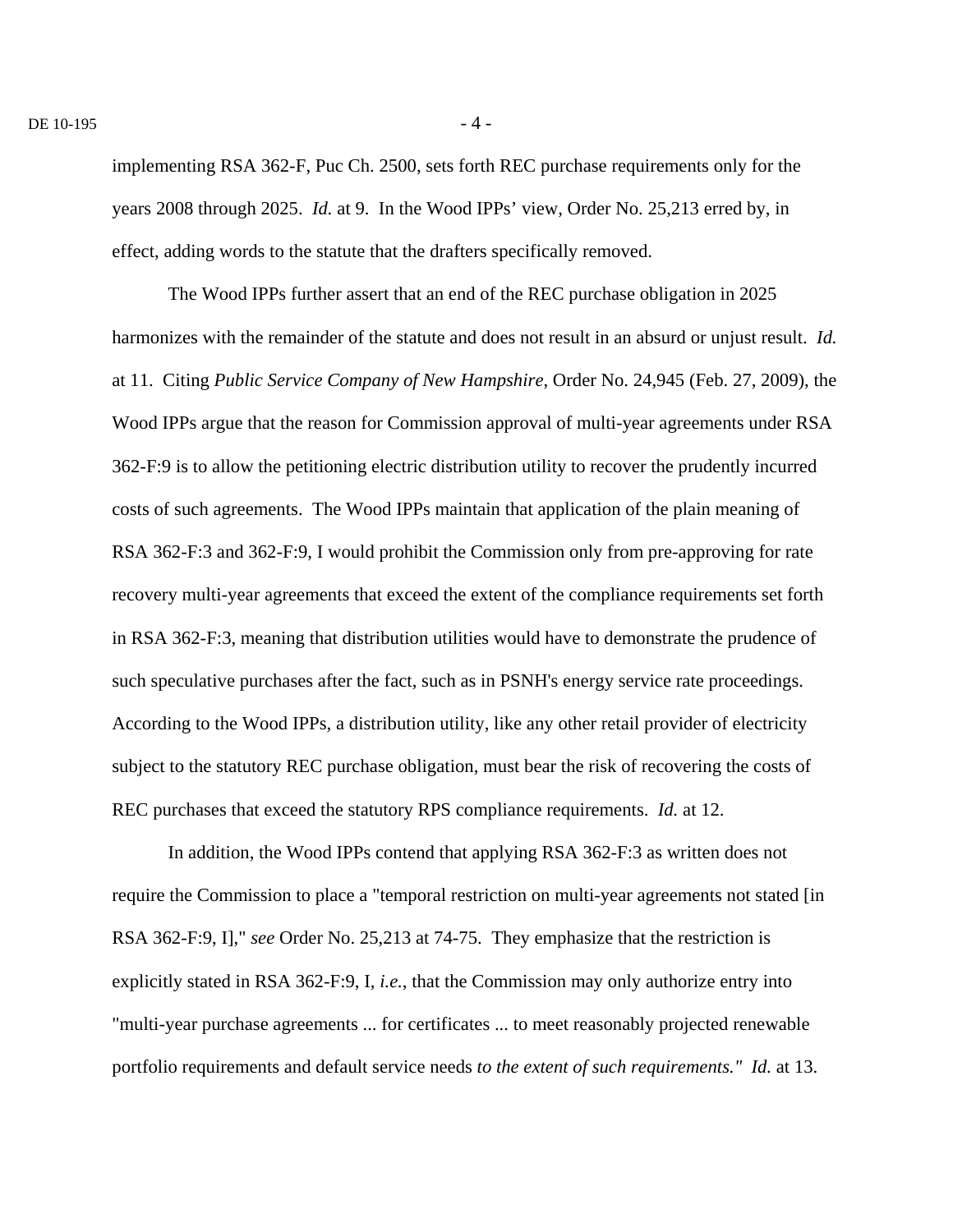$\overline{a}$ 

Further, they disagree with the reasoning of Order No. 25,213 that Commission review and reporting regarding RSA 362-F in 2025 would be a meaningless exercise if their interpretation is correct. *Id.* at 13-14.

The Wood IPPs' second major argument is that Order No. 25,213 unlawfully asserts jurisdictional authority under RSA 362-F to approve a PPA whose term for the purchase of RECs and recovery of the costs of those RECs from ratepayers extends beyond 2025. *Id.* at 15. They refer both to RSA 362-F:9, I and RSA 374-F:3,  $V(c)$ , which they assert only permits recovery from ratepayers of costs incurred in complying with RPS requirements.

In addition, the Wood IPPs contend that the Commission lacks authority and jurisdiction to levelize a projection of PSNH's REC purchase requirements. *Id.* at 16-17. They maintain that the Commission's efforts to project PSNH's RPS requirements for the 20-year term of the PPA and then levelize this projection over the entire term was unlawful. They argue that Order No. 25,213 unlawfully allows PSNH to purchase the levelized annual REC amount rather than the amount of RECs required to meet the statutory compliance requirement applicable to each year of the PPA term, and then binds ratepayers to fund the purchase of RECs not required for compliance with PSNH's RPS requirements.

The Wood IPPs further contend that the Commission lacks authority and jurisdiction to approve change in law provisions in an agreement under RSA 362-F that fail to give effect to the Commission's authority under RSA 365:28 (Commission authority to alter orders after notice and hearing). *Id.* at 17. The change in law provisions referred to here are sections 1.44, 1.57,

<sup>&</sup>lt;sup>3</sup> The relevant part of RSA 374-F:3,  $V(c)$  is the provision that "[a]ny prudently incurred costs arising from compliance with the renewable portfolio standards of RSA 362-F for default service or purchased power agreements shall be recovered through the default service charge."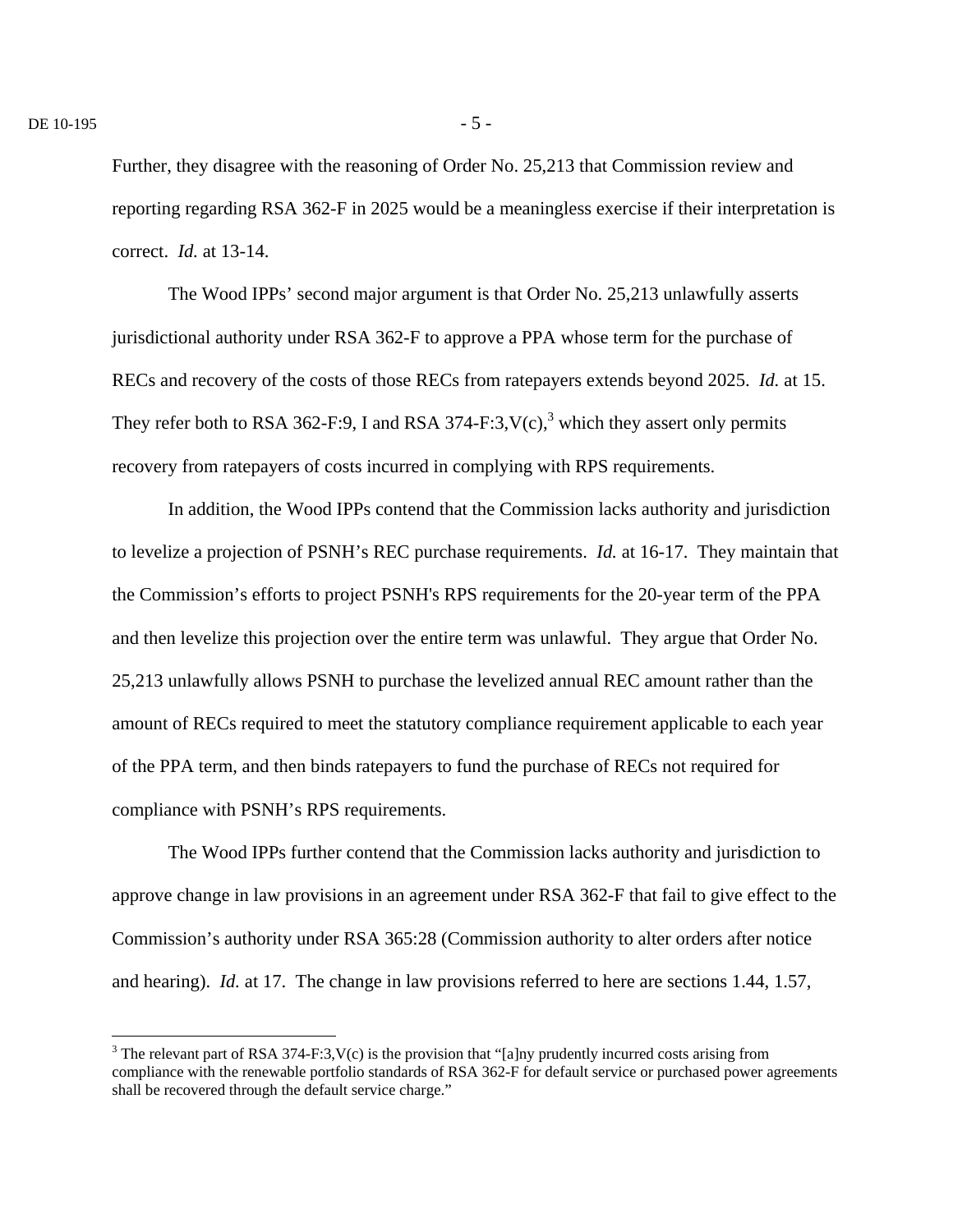8.1, and 23.1 of the PPA. The Wood IPPs argue that Order No. 25,213 effectively asserts its right to waive or ignore, or not apply the plain meaning of RSA 365:28 and that RSA 362-F, 374-F:3, V(c), and 365:28, read *in pari materia,* prohibit the Commission from creating nonmodifiable REC purchase requirements and insulating the contracting parties from future legislative action, at ratepayers' expense. *Id.* at 17-18. They further maintain that these three statutes are readily harmonized, *Id.* at 19, and state that unlike the RPS programs in other states, New Hampshire did not provide for vesting of statutorily-created REC purchase obligations underlying multi-year REC purchases and recovery of related costs. *Id.* at 20.

Finally, they contend that certain provisions of the PPA, *i.e*., sections 1.8, 1.44, and 1.57, unlawfully require the present approval of the purchase of, and cost recovery for, RECs produced by the Laidlaw facility notwithstanding any future legislative or regulatory changes that would revise, replace or displace the New Hampshire RPS program and New Hampshire RECs, at prices that may not be permissible under the New Hampshire RPS, if the statute is amended, repealed, or displaced. *Id.* at 21-22. They reiterate that nothing in RSA 362-F:9, I or RSA 374- F:3, V(c) allows the Commission to authorize the purchase or cost recovery for anything but the costs of compliance with the New Hampshire RPS statute. *Id.* at 22.

## **B. Objections to Motion for Rehearing**

PSNH objects to the Wood IPPs' motion for rehearing on grounds that the motion merely revisits issues and arguments that the Commission has already considered. PSNH contends that the Commission reviewed and considered the first two of the Wood IPPs' claims, *i.e.*, the "2025" issue and the RSA 365:28 issue, in Order No. 25,213 and Order No. 25,192. PSNH Objection at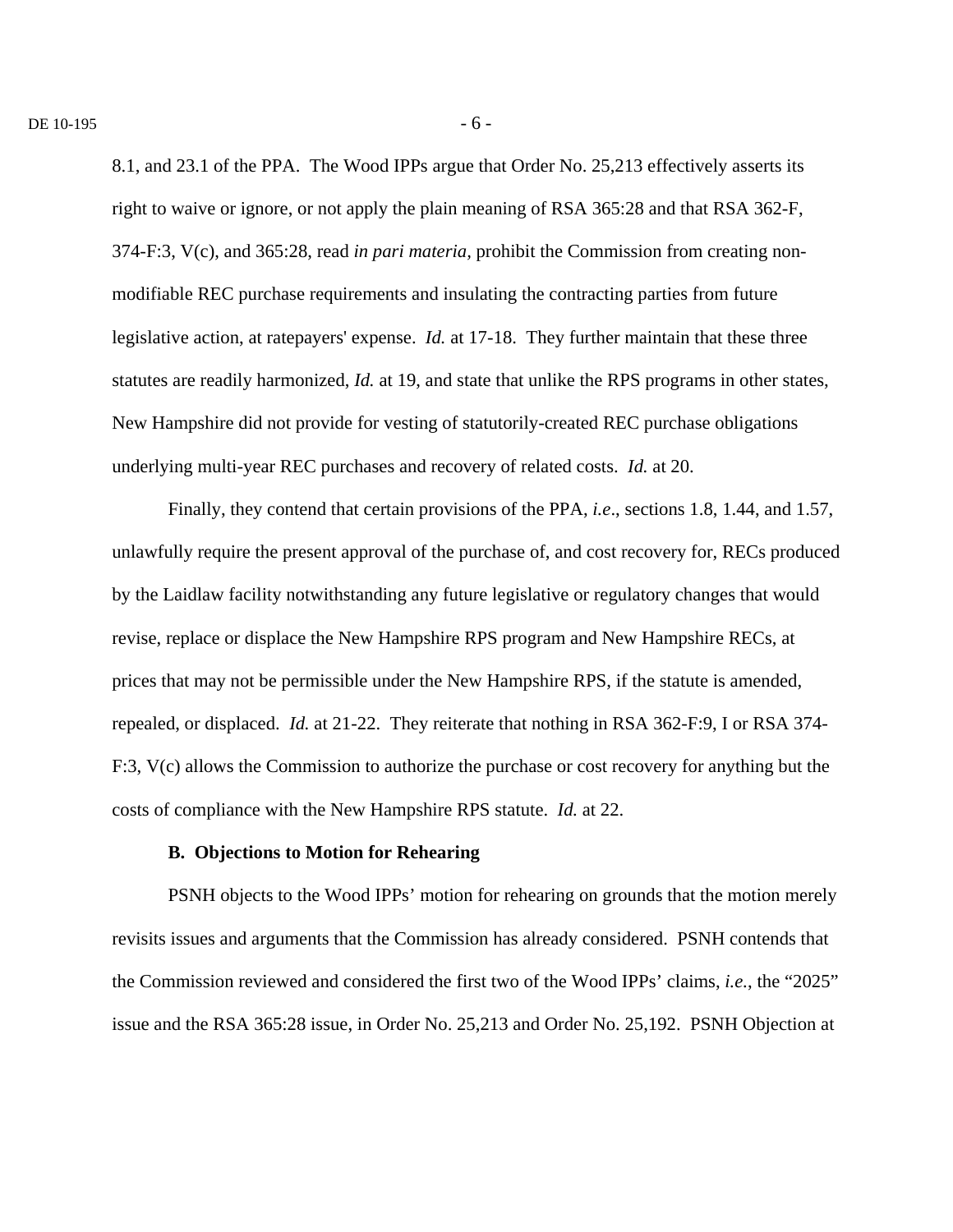1-2. PSNH asserts that the Wood IPPs raised these claims in at least four other filings in this proceeding. *Id.* at 3-4.

As to the Wood IPPs' claim that the Commission lacks authority and jurisdiction under RSA 362-F to levelize a projection of PSNH's REC purchase requirements, PSNH argues that the claim is legally incorrect because RSA 362-F:9 expressly recognizes that there may be different ways to "approach" implementation of the RPS requirements and the Commission is granted authority to review and approve multi-year purchase agreements with renewable energy sources "if it finds such agreements or such an approach, as may be conditioned by the commission, to be in the public interest." *Id.* at 2, 6. In particular, PSNH states that in Order No. 25,213 the Commission determined that an appropriate methodology to meet the law's public interest requirement was to set a certain level of REC purchases over the life of the PPA, an approach deemed by the Commission to be in the public interest to meet reasonably projected RPS needs over the long-term. In PSNH's view, the RPS law does not require that such reasonably projected RPS needs be done on a day-by-day, month-by-month, year-by-year, or decade-by-decade basis; rather, the Commission has the power to carry into effect the provisions of RSA Title XXXIV, including RSA 362-F, as part of its general supervisory authority granted by RSA 374:3. Finally, PSNH reiterates its objection to the granting of intervenor status to the Wood IPPs and requests that we reverse our approval. *Id.* at 7.

Like PSNH, the City of Berlin maintains that the "2025" issue was argued extensively during the hearings on the PPA and the Commission appropriately decided the issue in Order No. 25,213. City of Berlin Objection at paragraph 7. Berlin further contends that the additional legislative history relied upon by the Wood IPPs in their motion for rehearing is not new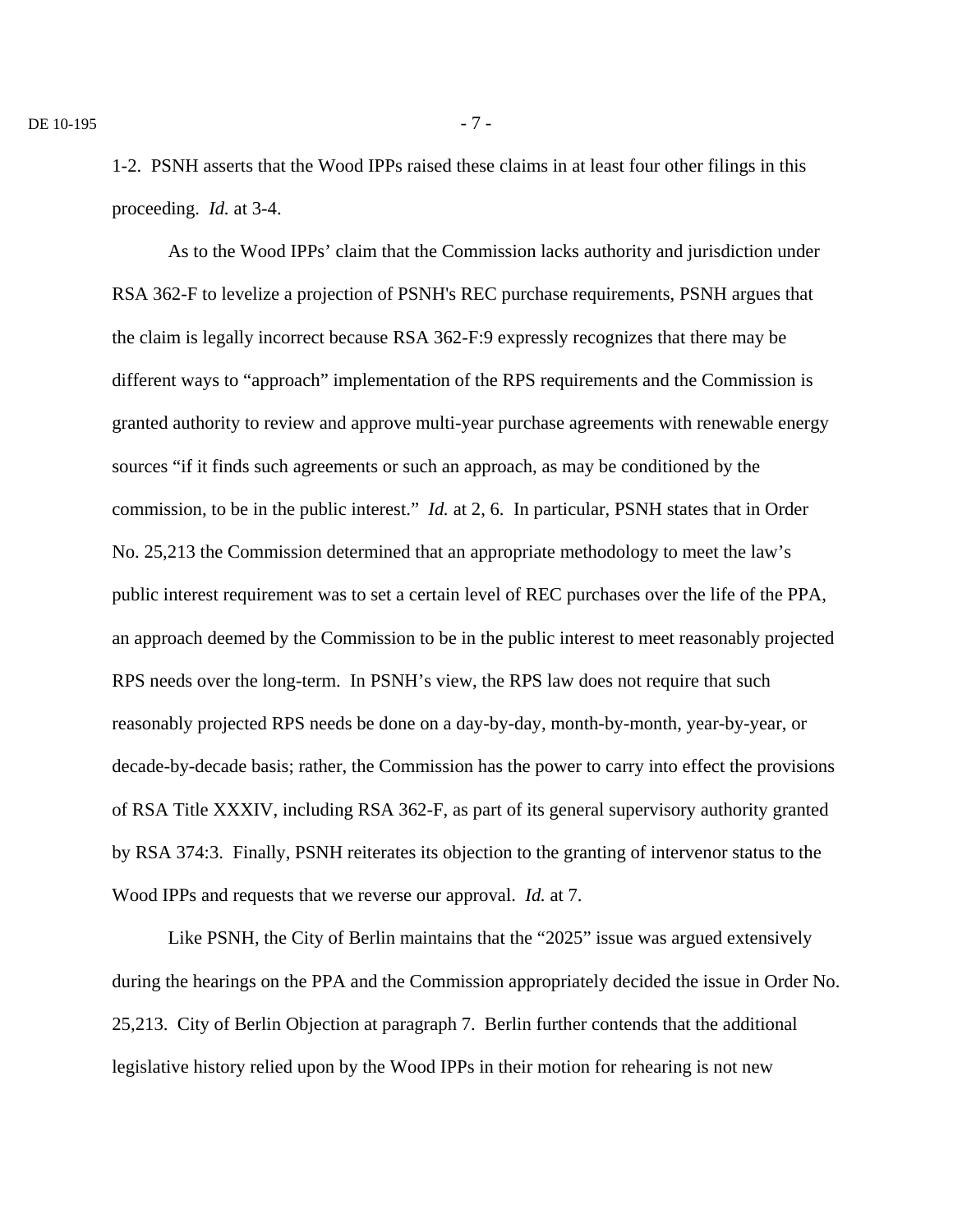evidence given that all such legislative history was available to them and they failed to raise this issue. Berlin maintains that reopening this matter and thus stalling the approval of the PPA for no valid reason, would have serious economic risks. Paragraph 8. Finally, Berlin states that PSNH has timely filed a revised PPA that conforms to Order No. 25,213. Paragraph 11.

### **C. Commission Analysis**

Pursuant to RSA 541:3, the Commission may grant rehearing or reconsideration when a party states good reason for such relief. Good reason may be shown by identifying new evidence that could not have been presented in the underlying proceeding, *see O'Loughlin v. N.H. Personnel Comm'n* 117 N.H. 999, 1004 (1977), or by identifying specific matters that were "overlooked or mistakenly conceived" by the deciding tribunal. *Dumais v. State*, 118 N.H. 309, 311 (1978). A successful motion for rehearing does not merely reassert prior arguments and request a different outcome. *See Connecticut Valley Electric Co*., Order No. 24,189, 88 NH PUC 355, 356 (2003), *Comcast Phone of New Hampshire*, Order No. 24,958 (April 21, 2009) at 6-7 and *Public Service Company of New Hampshire*, Order No. 25,168 (November 12, 2010) at 10.

First, we reject PSNH's assertion that the Wood IPPs should not have been granted intervention. PSNH has demonstrated no new evidence or matters that were overlooked or mistakenly conceived when we granted the Wood IPPs intervention status.

The major arguments advanced by the Wood IPPs in their first motion for rehearing were included in their closing statement. The arguments made in the Wood IPPs' motion for rehearing are largely the same as those they made previously, and were ruled on in Order No. 25,191 at 4-8 and Order No. 25,213 at 70-77, with the exception of the levelization arguments,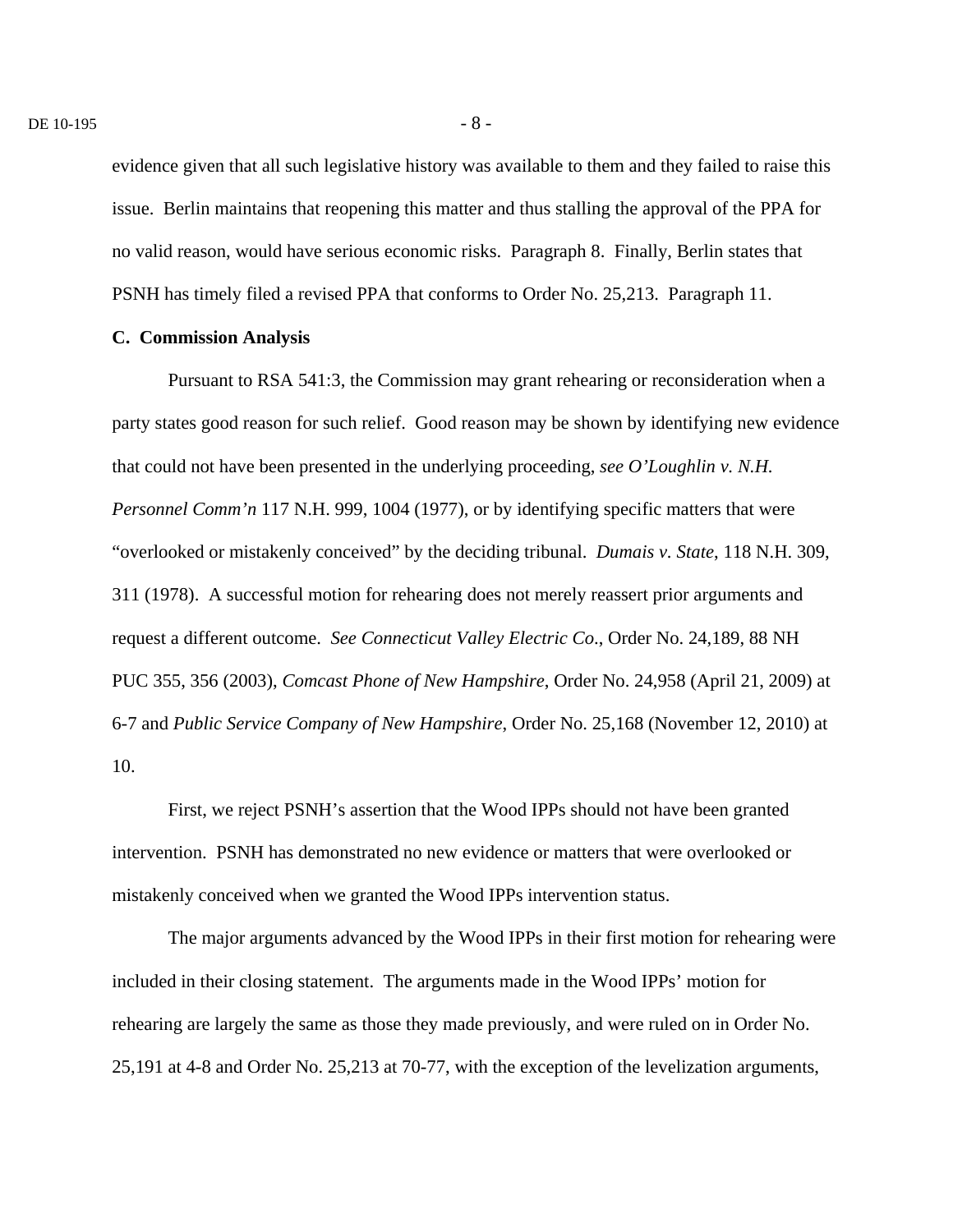which are discussed below. The Wood IPPs have not identified any new evidence regarding the

"2025" or RSA 365:28 issues that were not and could not have been presented in the underlying

proceeding. Neither have they identified matters that were "overlooked or mistakenly

conceived" as would warrant a new hearing or reversal of prior rulings.

The only new argument advanced by the Wood IPPs relates to their claim that the

Commission lacks authority and jurisdiction to levelize a projection of PSNH's REC purchase

requirements. The argument is new because it relates to a condition to approval of the PPA

established in Order No. 25,213, stating that:

there need not be an exact match in each year of the PPA between the Class I RECs expected to be produced by the Laidlaw facility and PSNH's unsatisfied renewable portfolio requirement. Doing so would not be realistic, as the REC requirement ramps up over time but a new facility brings on a large influx of renewable generation at the moment it becomes operational. REC agreements that limit purchases to the REC requirement for each particular year would make financing of these projects difficult and could, in effect, deter desirable renewable energy generation projects from being approved and built, a result that we find contrary to legislative intent. Instead, we view the REC requirement in the context of the 20-year period covered by the PPA . . . .

PSNH's reasonably projected Class I REC requirement is 7,960,000, or approximately 8 million certificates, over the 20-year term of the PPA. Given the increasing REC obligation over time, in the early years of the agreement the RECs generated by the project will be in excess of the statutory requirement while in the later years the RECs generated by the project will be less than the statutory requirement. We find that it is in the public interest pursuant to RSA 362-F:9 to approve a multi-year purchase agreement that levelizes the REC purchase requirement over time. *Id.* at 84, 95

Consistent with this conclusion, the Commission approved a condition to approval of the PPA that imposes a ceiling on PSNH's REC purchase obligation of 400,000 RECs per year on a levelized basis. *Id.* at 95. At the same time, we stated that RECs produced by Laidlaw above this ceiling could be purchased by any entity requiring RECs, at market prices or pursuant to a separate contract that Laidlaw might negotiate with a buyer. *Id.*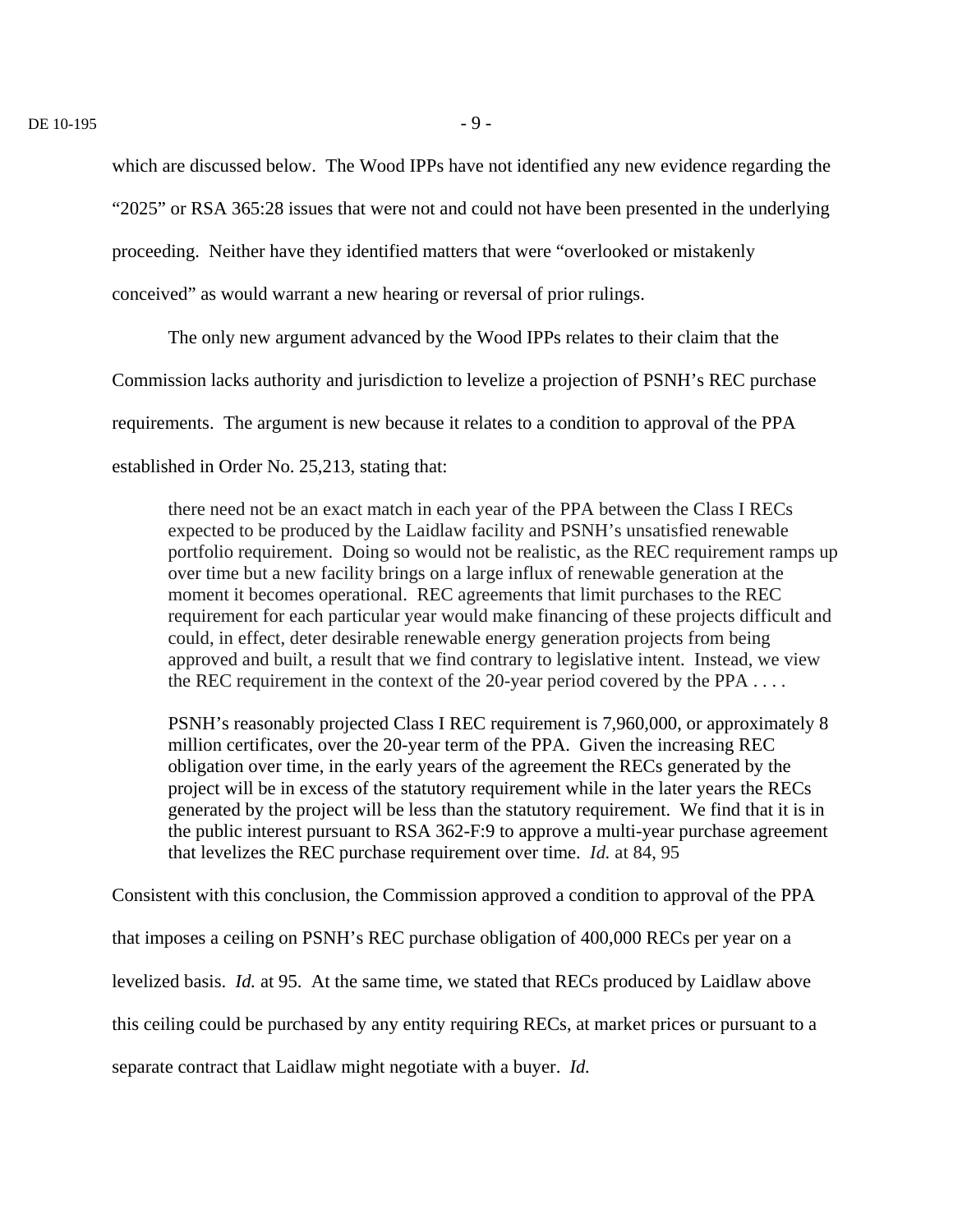$\overline{a}$ 

After review of the Wood IPP arguments, we conclude that we have authority under RSA 362-F to levelize a projection of PSNH's REC purchase requirements as part of the public interest determination under RSA 362-F:9 for the reasons set forth in Order No. 25,213 and in PSNH's objection to the Wood IPPs' motion for rehearing. We find no basis to conclude that the "reasonably projected renewable portfolio requirements" referred to in RSA 362-F:9, I must necessarily be determined on an annual basis as a matter of law. That is not an express requirement of the statute and as the agency responsible for determining whether to approve a multi-year purchase agreement under RSA 362-F:9, the Commission has latitude to decide whether "projected renewable portfolio requirements" are or are not "reasonable." In this proceeding, we have applied our best judgment in doing so. Ultimately, the judgments to be made affect the rates customers will be required to pay and the appropriate extent to which investment in renewable energy generation is to be stimulated. These are the kind of choices the Commission has traditionally been called on to make. *See Appeal of Verizon New England, Inc.*, 153 N.H. 50, 56 (2005).

We note further that RSA 362-F contemplates situations where "excess" RECs are acquired. For example, under RSA 362-F:7, I, unused REC certificates<sup>4</sup> issued for production during the prior two years may be "banked" and later used to meet up to 30 percent of a provider's requirements for the current year of compliance.<sup>5</sup> This being the case, it is clear that the Legislature envisioned the possibility of the accumulation of excess RECs to a limited extent.

<sup>&</sup>lt;sup>4</sup> An unused certificate is one that is not used for compliance with RSA 362-F in the year in which it is produced. <sup>5</sup> Alternatively, the excess RECs can be sold to other providers for their compliance purposes, with any resulting revenues being included in the calculation of energy service rates.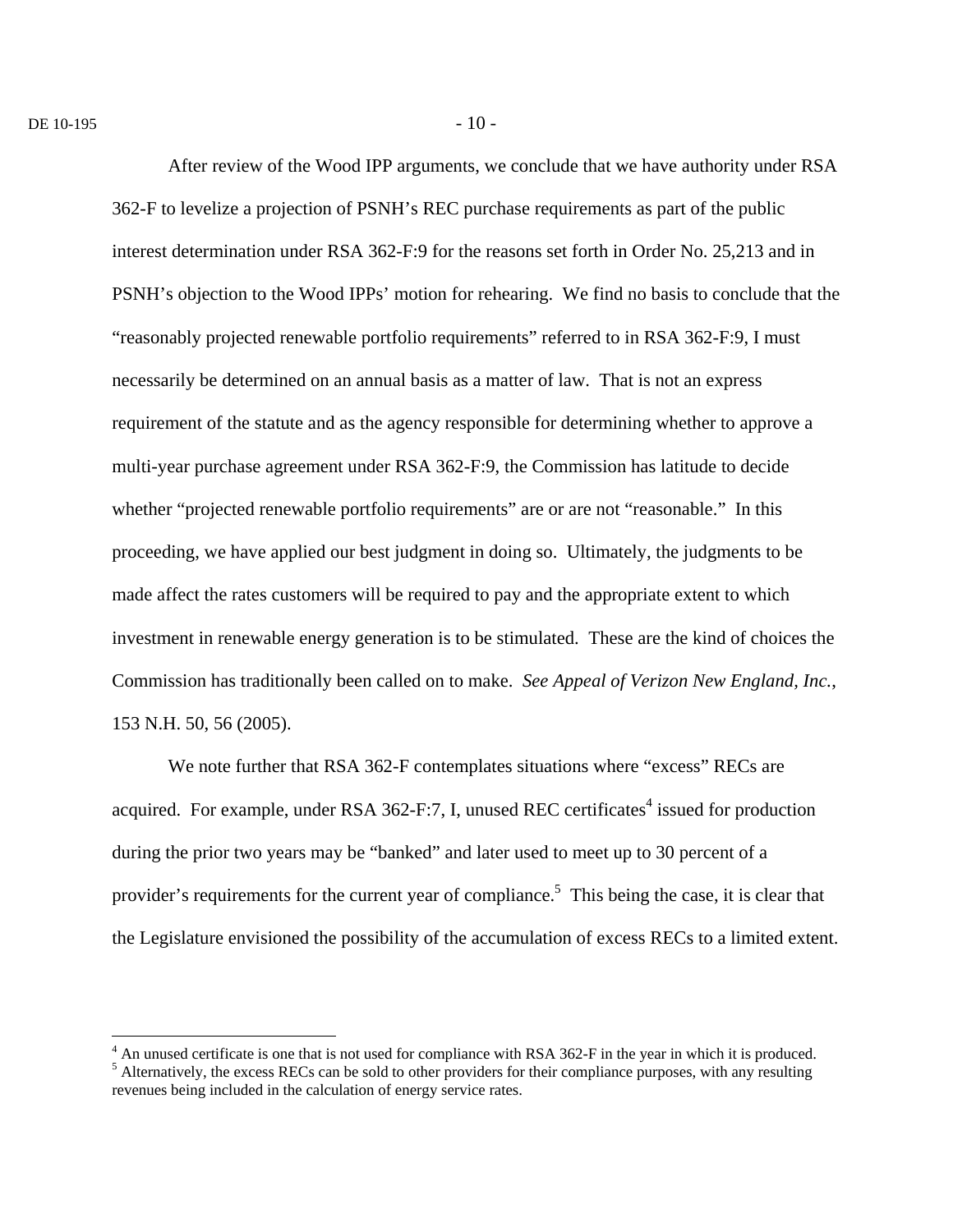### **III. EDREST PROPERTIES**

Edrest asks that it be permitted to terminate its previously filed motion for rehearing. The gist of Edrest's motion for rehearing is that significant changes to the plant's ownership structure and fuel supplier occurred since the issuance of Order No. 25,213 and that these changes can significantly affect whether the PPA is in the public interest. Both PSNH and the City of Berlin objected to Edrest's motion for rehearing.

Edrest gives no reason for the requested "termination" which we construe to be the same as withdrawal. We find no reason to reject the request and will treat the motion as withdrawn. Though Edrest's motion is withdrawn, however, we note that one of Edrest's issues, the change in ownership structure of the biomass plant, is pending before the Site Evaluation Committee (SEC).

### **IV. DETERMINATION OF COMPLIANCE**

#### **A. OCA Letter**

The OCA states that section 6.1.3 of the Amended PPA is inconsistent with Order No. 25,213 in that it obligates PSNH's ratepayers to pay for 100% of the output of the plant contrary to the order, which limits energy purchases to 500,000 MWh per year. In addition, the OCA states that this provision improperly requires ratepayers to carry the costs of any overpayment of energy over 500,000 MWh for a year. The OCA further states that to be consistent with the order, section 6.1.4 of the Amended PPA should make clear that "excess cumulative reduction" is a subset of "cumulative reduction" that will serve to reduce the purchase price of the Laidlaw facility as provided in the Purchase Option Agreement (POA) and the Amended PPA should be revised to add a statement that if the reduction in the purchase price does not serve to refund the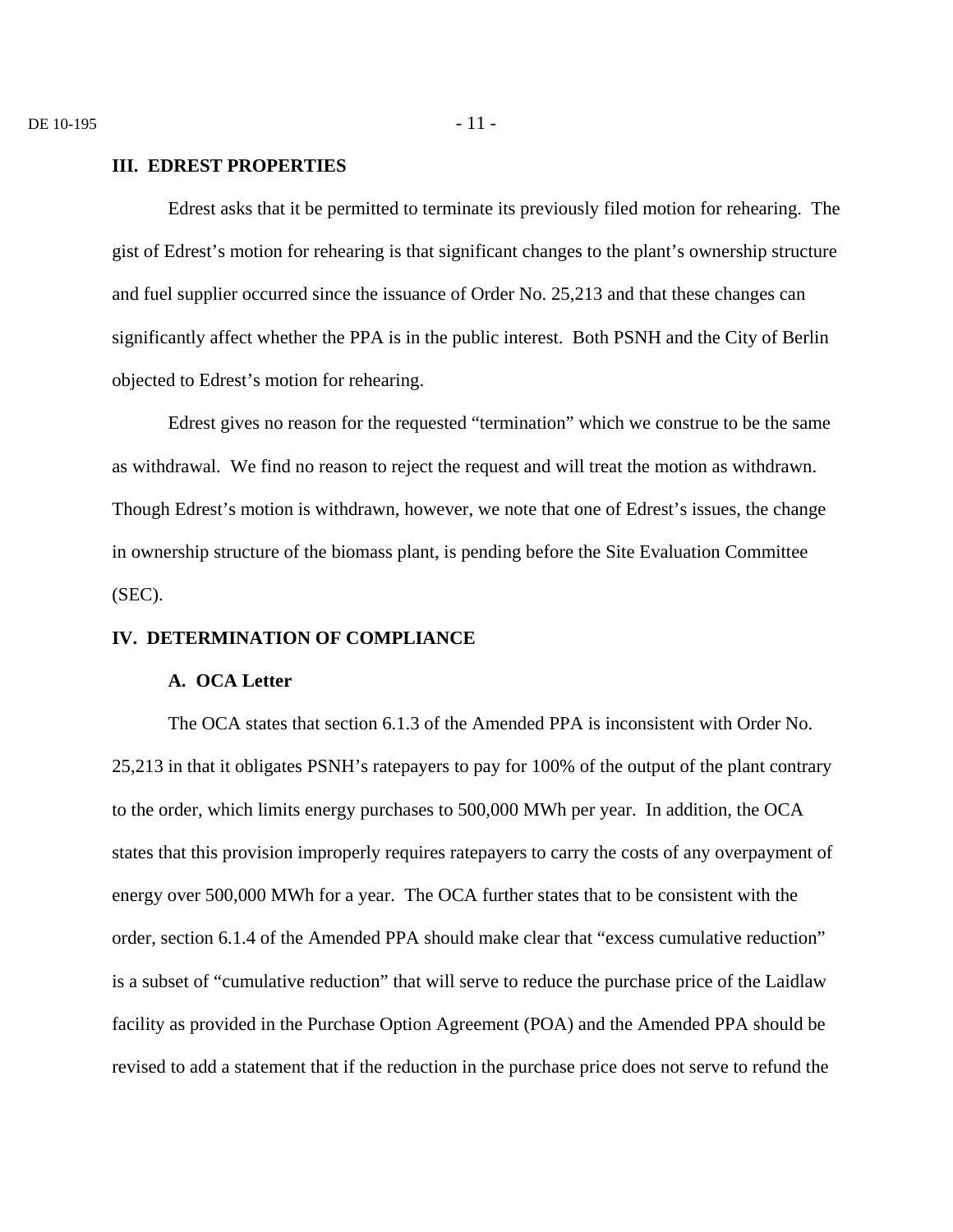"excess cumulative reduction," then Laidlaw must reimburse PSNH the excess cumulative reduction in cash. The OCA also questions why there is no security for the "excess cumulative reduction." Finally, the OCA states that the Amended PPA does not contain a provision that the PPA be revised "to add a provision that expressly recognizes the Commission's retention of such traditional regulatory authority" as required, *see* Order No. 25,213 at 98.

### **B. PSNH Response**

PSNH disputes the OCA's assertions. Regarding section 6.1.3 of the Amended PPA, PSNH states that its obligation to pay contract rates for energy is limited to an annual purchase obligation of 500,000 MWhs, thus constraining the potential impact as required by Order No. 25,213. PSNH further relies on the reasoning and methodology contained in its May 18, 2011 letter to address the OCA's concern.  $6$  As to carrying costs borne by ratepayers, PSNH questions whether the 500,000 MWh cap would ever be exceeded and even if so, the cap would only be exceeded late in an operating year resulting in a short carrying period and minimal carrying costs.

Regarding the issue of the "excess cumulative reduction" raised by the OCA, PSNH states that the Amended PPA adequately addresses the possibility that PSNH would purchase the

 $\overline{a}$ 

<sup>&</sup>lt;sup>6</sup> In that letter, PSNH explained that,

PPA pricing will apply to no more than 500,000 MWhs of energy per year. Any additional energy produced by the Facility will be priced at the "Average LMP Price," thus making PSNH's customers indifferent to such purchases. The design of this provision is intended to ensure that both the Facility owners and PSNH's customers are treated fairly and equitably under the PPA, with no possibility of "gaming" purchases or plant operations to favor one party over the other. For example, if the contract language specified that purchases by PSNH ceased entirely once the 500,000 MWh sales cap was reached, the developer would have the theoretical opportunity to adjust the timing of the Facility's In-Service Date to just after the winter or summer peak periods. That would maximize energy sales to PSNH during lower cost spring and fall periods to the detriment of PSNH's customers and allow the developer to benefit by selling any generation in excess of the 500,000 MWh cap to the market at the end of an "Operating Year" which would occur during a high cost winter or summer period.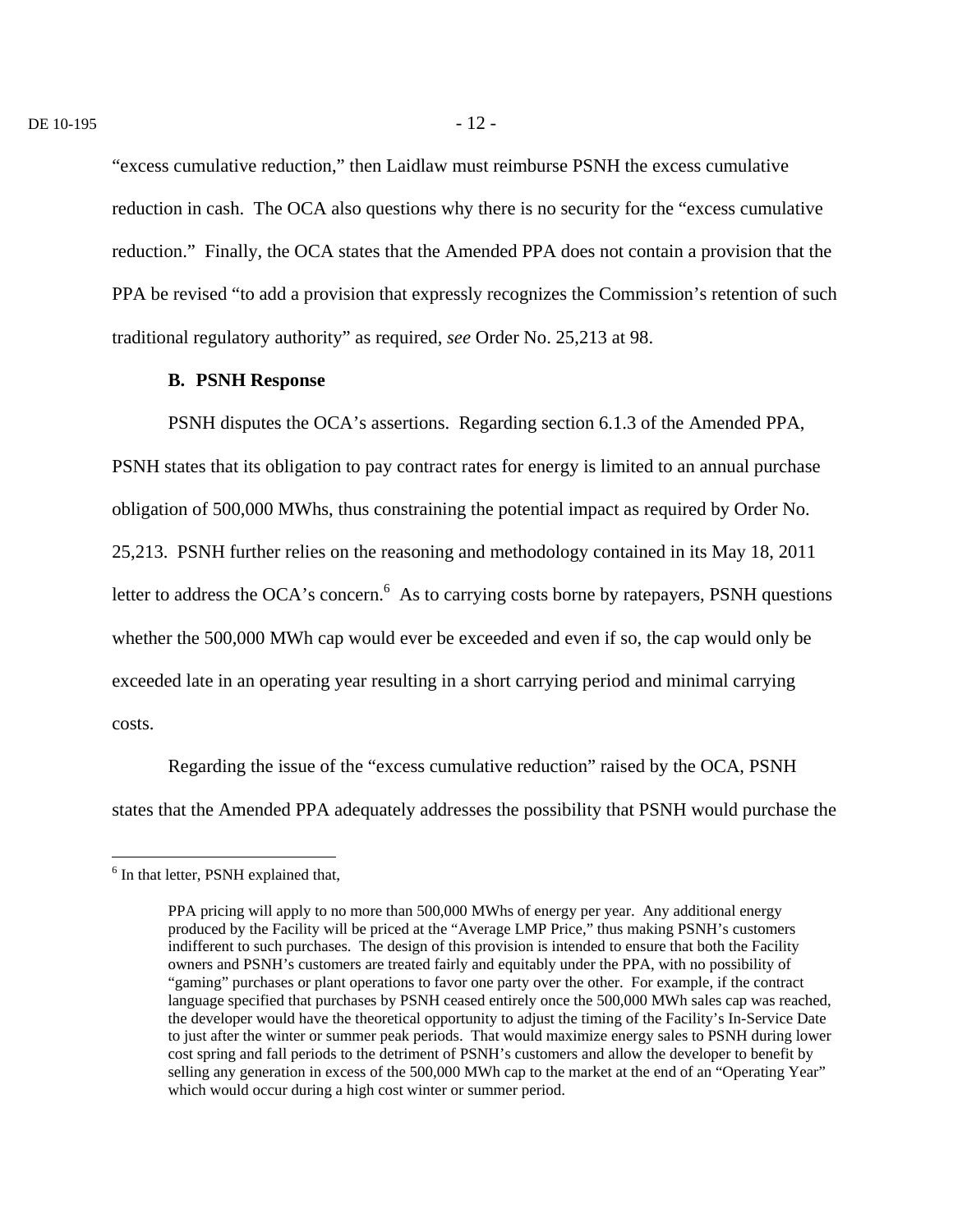Laidlaw facility. PSNH refers to section 6.1.4(a) of the Amended PPA, which would be used to adjust the price of any facility purchase option by PSNH pursuant to Article 7, if the POA were exercised, and section 6.1.4(c), which states that the energy credit mechanism only applies to any "excess cumulative reduction" "at the end of any Operating Year other than the last Operating Year during the Term….".

PSNH responds to the OCA's question about the lack of security for the "excess cumulative reduction" by stating that it represents an untimely request for rehearing under RSA 541:3 and that, in any event, for every year of the contract except for the last operating year, the value of the facility's energy generated during the following year provides security for crediting any "excess cumulative reduction" to customers. Finally, with respect to the OCA's assertion regarding the need to expressly recognize the Commission's retention of its traditional regulatory authority, PSNH states that section 24.1(ii) expressly provides that the Amended PPA does not prevent PSNH from seeking NHPUC review or approval of any material discretionary actions to be taken by PSNH in performing under the agreement, such as PSNH's exercise or transfer of the POA, transfer of the cumulative reduction, transfer of the right of first refusal, or incurrence of expenditures under Article 8 hereof. Thus, according to PSNH, the Amended PPA complies with the terms of Order No. 25,213.

### **C. Commission Analysis**

We have reviewed the Amended PPA and the written comments of PSNH and the OCA to determine whether the Amended PPA complies with the terms of Order No. 25,213. To the extent set forth below, we accept the Amended PPA as being in compliance with Order No.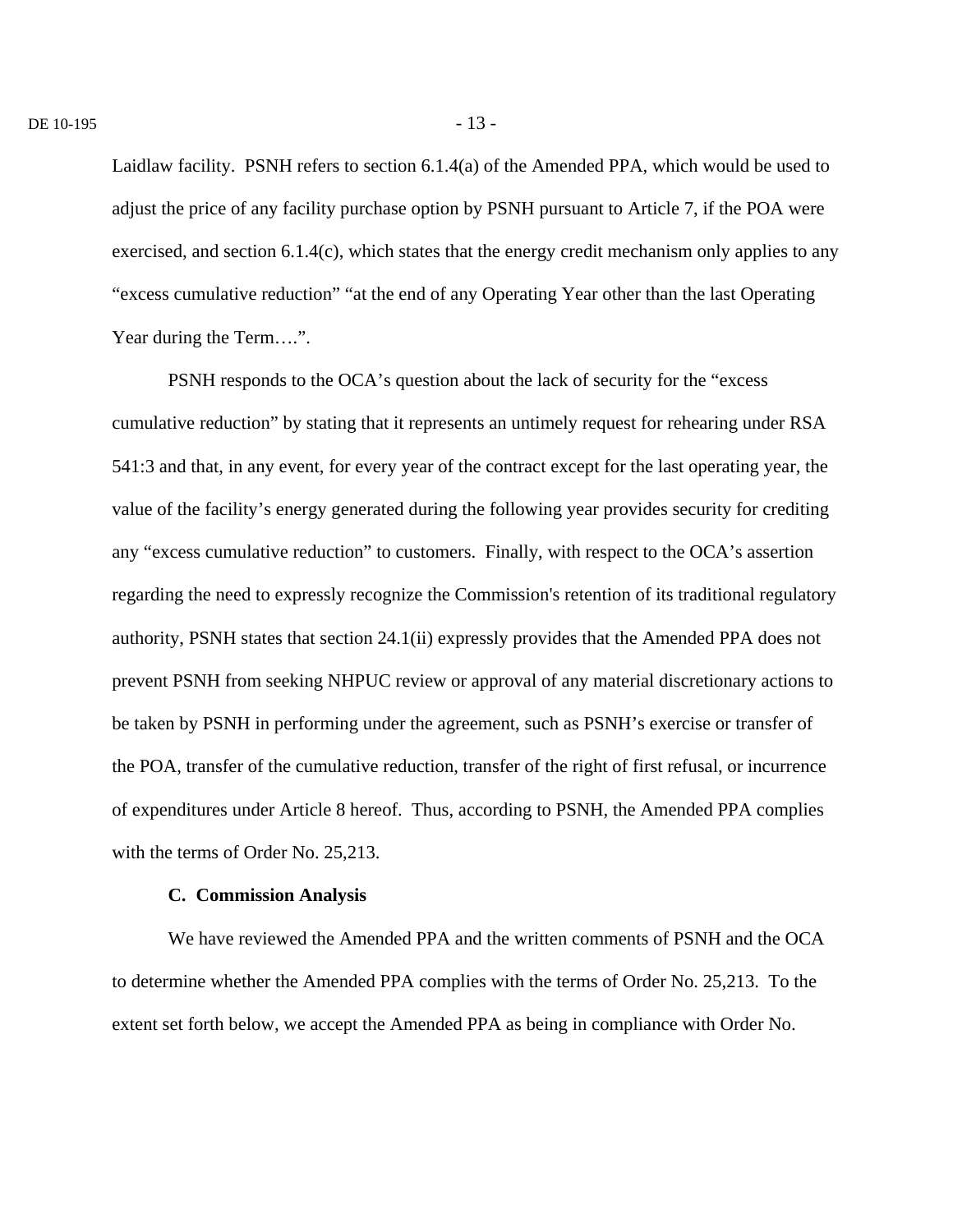25,213. The new provision in section 6.1.3 regarding energy purchases in excess of 500,000 MWhs per year, however, is an extraneous provision. In Order No. 25,213, we stated:

[g]iven the likely variations in net output and capacity factor under actual operating conditions, and to constrain the potential impact on ratepayers, we condition approval of the PPA on an annual output purchase obligation of 500,000 MWh. Additional output *could* be purchased by any market participant, at market prices or pursuant to a separate contract that Laidlaw might negotiate with a buyer. *Id.* at 96. (emphasis added)

By contrast, the Amended PPA does not contain this limitation. Instead, section 6.1.3 inserts in this PPA, rather than in a separate contract, a pricing mechanism for energy deliveries in excess of 500,000 MWh per year, under which such excess deliveries are purchased, at the Average LMP Price as defined in new section 1.5. While we do not reject the PPA for inclusion of this provision, we do not approve any mandate that PSNH purchase more than 500,000 MWhs in any given year; neither do we pre-approve recovery of the costs of such excess purchases as part of this proceeding. If PSNH purchases more than 500,000 MWhs in any given year, it will have to demonstrate in future annual energy service reconciliation proceedings that such purchases were prudently undertaken and were reasonable in amount and price, in the same way other supplemental power purchases are reviewed by the Commission.

The OCA raises certain other issues in addition to the question of whether section 6.1.3 complies with Order No. 25,213. Regarding OCA's requested clarification that "excess cumulative reduction" be considered a subset of "cumulative reduction" that will serve to reduce the purchase price of the Laidlaw facility as provided in POA, the Amended PPA is clear enough that both excess and non-excess cumulative reduction will reduce the purchase price in the event the POA is exercised. As to the question of adding a statement to the Amended PPA providing that if the reduction in the purchase price does not serve to refund the "excess cumulative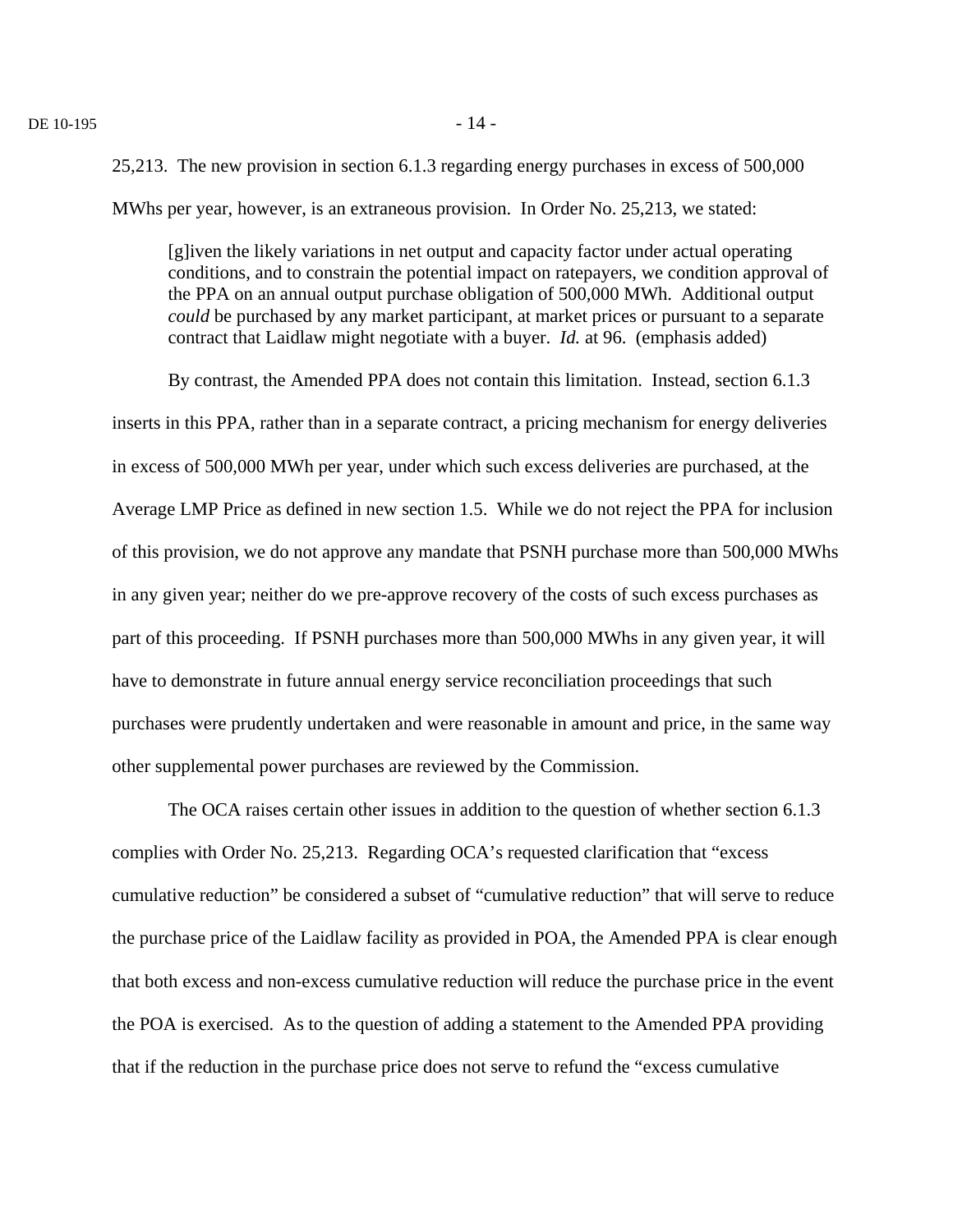reduction," then Laidlaw must reimburse PSNH the excess cumulative reduction in cash, such a provision would go beyond the terms we established in Order No. 25,213. There may be some risk that excess cumulative reduction amounts generated during the last contract year are not reimbursed, but that risk has been substantially reduced from the proposal as originally filed. Similarly, Order No. 25,213 did not require the Amended PPA to include security for the "excess cumulative reduction," nor did it require payment of carrying costs of any overpayment of energy over 500,000 MWh for a year. Finally, the Amended PPA does not need additional language recognizing the Commission's retention of its traditional regulatory authority. That authority remains as stated in Order No. 25,213.

### **Based upon the foregoing, it is hereby**

**ORDERED**, the motion for rehearing filed by the Wood IPPs is denied; and it is

**FURTHER ORDERED**, that Edrest's request to terminate its previously filed motion for rehearing is granted; and it is

**FURTHER ORDERED**, that the Amended PPA is approved except to the extent set forth above; and it is

**FURTHER ORDERED**, that PSNH file with the Commission an executed copy of the Amended PPA in the event the SEC approves a change in ownership structure from that reflected in the Amended PPA.